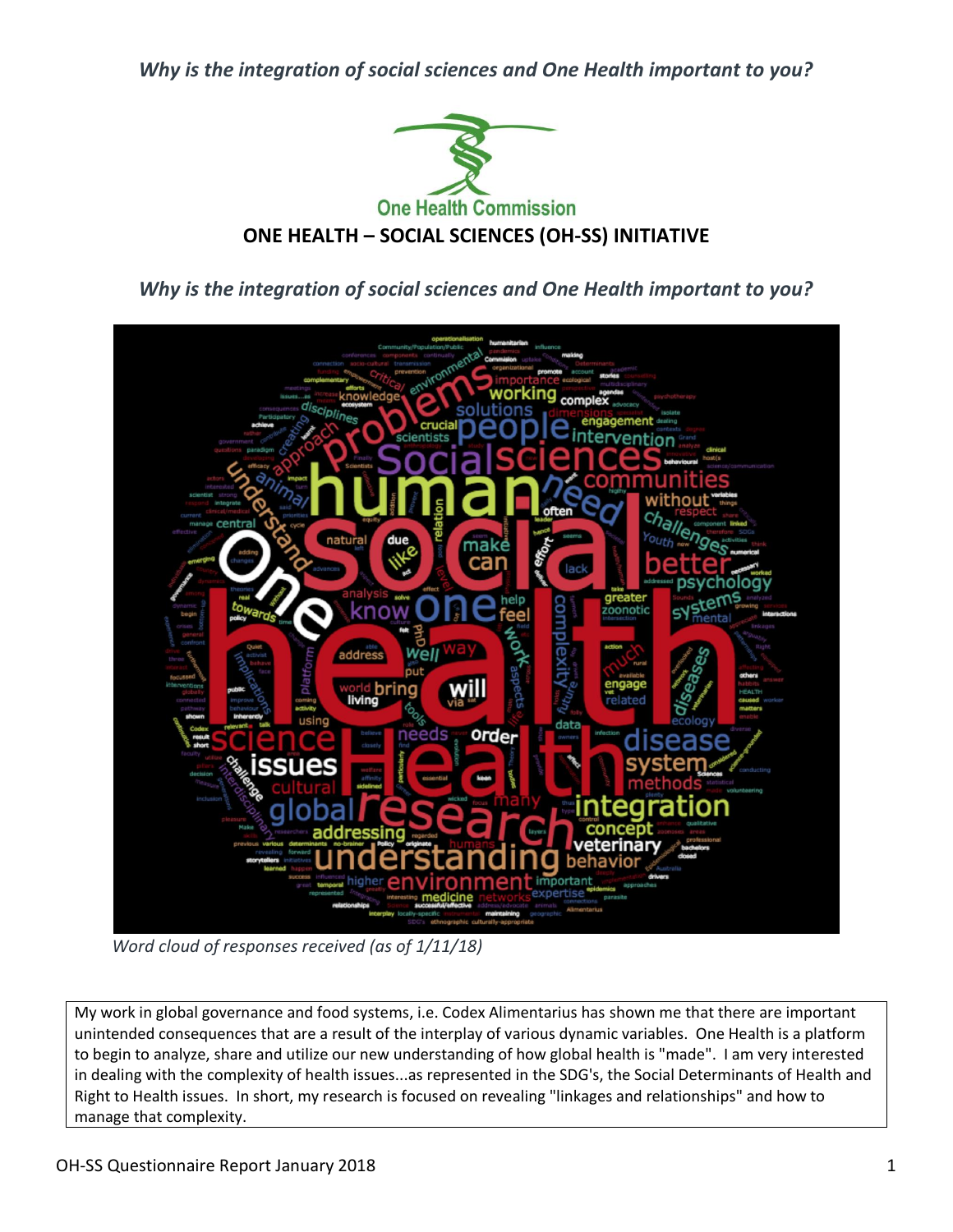## *Why is the integration of social sciences and One Health important to you?*

The integration of social sciences and One Health is crucial to addressing the global humanitarian and environmental needs and crises of our time. All living things are linked through environment, disease and health thus it is crucial that the systems and problems of the world be analyzed using qualitative, social science-grounded methods that take into account diverse numerical, statistical, geographic, and temporal data with complex sociocultural and ethnographic data in order to better the health and living conditions of all globally. This is arguably the only way to address complex problems that affect many layers of life, such as pandemics, particularly those caused by zoonotic diseases.

Quiet much relevant to my PhD research as well as I want to be connected with other components of one health. As I am from human public health research and doing health system & policy research, I feel this network will enable me to understand better about the one health operationalization in relation to health system research.

The pathway to the elimination of zoonotic diseases does not happen in the lab, but out there in the communities. For health interventions, we need a better understanding of social contexts.

Because they are complementary in One Health Policy issues, Community/Population/Public Health matters and multidisciplinary Participatory Epidemiological approach

We know plenty about people and the way that stories influence human behavior. We need to put this knowledge to work to show people the continuities between our bodies and the natural world. We need to be better storytellers.

Because I'm social scientist who are working on veterinary faculty and I like to make connection between this both aspects of the health. I think that one health is real approach of the future.

social science holds the tools to answer questions that drive human behavior which in turn drives disease / health. For effective health solutions - we need to understand why people do what they do and how to measure that so that we can respond to those drivers at that level.

Am now current volunteering as social science worker because it's my career and it closed to much with my academic knowledge and previous experience. in addition, I was learnt to conducting psychotherapy, social psychology, counselling psychology and other related services as i have bachelor's degree in clinical psychology

The social and cultural dimensions that social sciences bring to health research is critically important. One health as an intervention research concept also needs an analysis of interactions between actors of the health system for better decision making. Social scientists are well equipped for this type of analysis.

Because you can't isolate the life cycle of a parasite from its host(s) and its environment, natural as well as cultural. To face and understand complexity such as HEALTH and how the three OH pillars interact with each other, you can't do without the integration of social sciences.

Because it is critical to the success of using One Health approaches to address global Grand challenges and achieve the SDGs

Make global change for future generations

…at a higher (collective) level I have sat in many one health meetings (vet conferences, government research) and had people talk about the importance of social science/communication - but the funding and inclusion of social scientists continually seems to be overlooked (veterinary researchers seem to feel that they know all there is to know about 'people issues') and therefore I feel that there is a lack of respect or appreciation for what social science can bring to this field that we need to address/advocate for. To me it's a 'no-brainer' that social science is critical to one health - clinical/medical solutions are often available - but not successful/effective due to lack of engagement with, or understanding of, the people (animal owners, farmers etc.) and their priorities or expertise. Finally, coming more from a mental health perspective - I have often felt that 'physical' human medicine (infection, human disease) is regarded as central to one health, but mental health/human behaviour is sidelined (hence, I have a greater affinity with the 'one welfare' concept).

We will never solve our wicked problems without the Social Scientists.